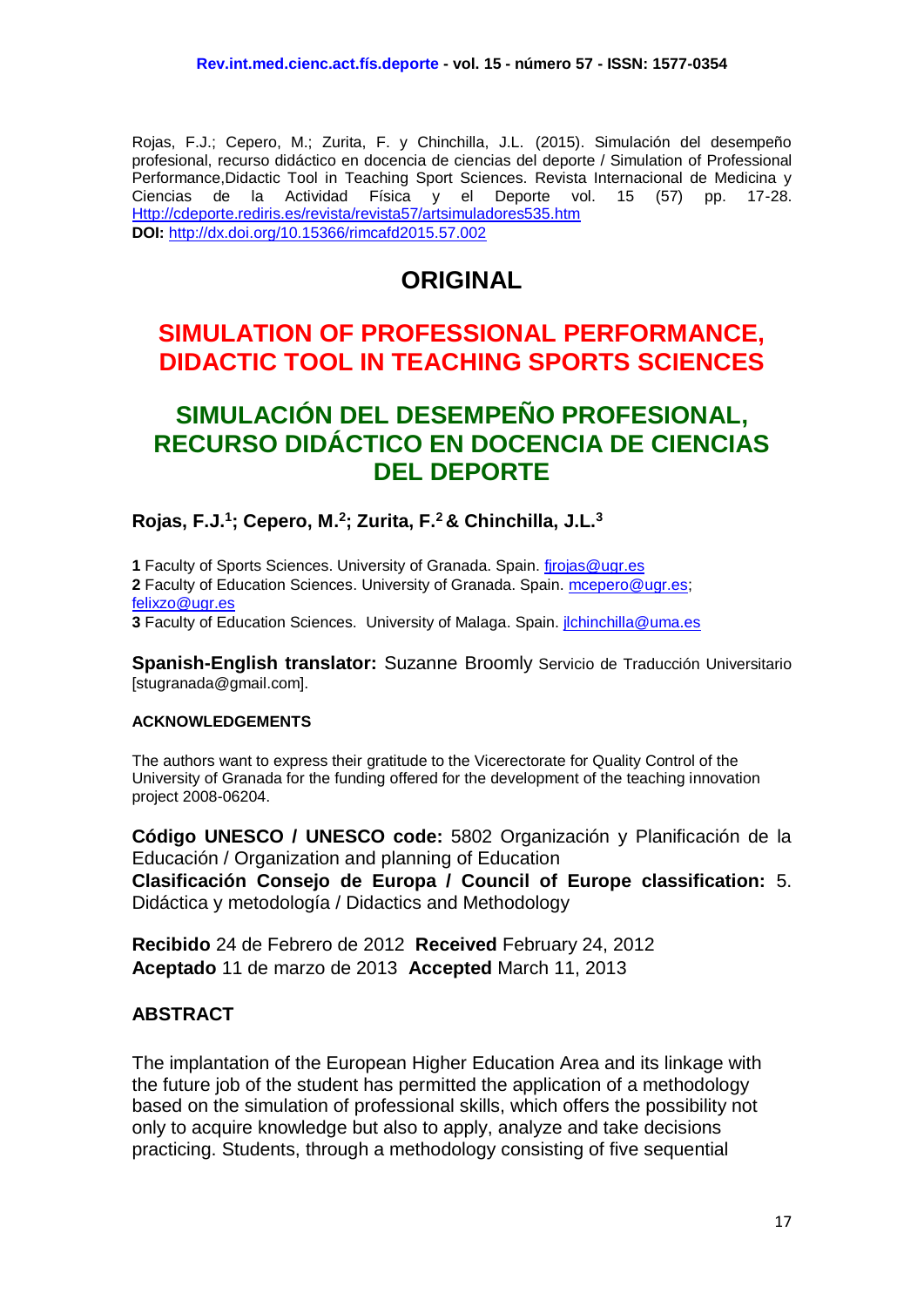phases in situations close to the professional reality, have built their own learning, have designed new teaching approaches and finally shared their results. The results show the implication of students on the learning process by connecting practical applications and possible future professional reality. The simulation has allowed students to acquire skills in the design and analysis of applied proposals and the development of generic skills related to decision making, autonomous and team work, determining factors in the career success of future graduates.

**KEY WORDS:** Employability, Biomechanics, Teaching, European Higher Education Area.

## **RESUMEN**

La implantación del Espacio Europeo de Educación Superior y su vinculación con la actividad laboral, ha permitido la aplicación de una metodología basada en la simulación del desempeño profesional, que ofrece la posibilidad no sólo de adquirir conocimientos, sino también aplicarlos, analizarlos y tomar decisiones practicando. El alumnado mediante una metodología constituida en cinco etapas secuenciales, diseñadas para la inmersión en situaciones cercanas a la realidad profesional, ha construido sus propios aprendizajes, ha diseñado nuevos planteamientos didácticos y finalmente ha realizado una puesta en común. Los resultados muestran la implicación del alumnado y la adquisición de aprendizajes mediante la conexión entre las aplicaciones prácticas y la posible futura realidad profesional. La simulación ha permitido adquirir competencias en la elaboración y análisis de propuestas aplicadas y el desarrollo de competencias transversales relacionadas con toma de decisiones, trabajo autónomo y en equipo, aspectos determinantes en el éxito profesional de los futuros egresados.

**PALABRAS CLAVE:** Empleabilidad, Biomecánica, Docencia, Espacio Europeo Educación Superior.

#### **INTRODUCTION**

The link between university education and a student's future professional performance has been driven by the European Higher Education Area (EHEA). The Ministry of Education has already made the intentions of the EHEA clear: "Study plans leading to a degree must… allow students to acquire skills in their study centre, expanding on, without excluding, the traditional approach based on content and academic hours. This new teaching organization will increase the employability of graduates…" (Spanish Royal Decree 1393/2007).

At the same time, the labor market has started to value, through selection processes, other elements and other circumstances of the graduate's curriculum, besides his/her degree, such as proven work experience, personal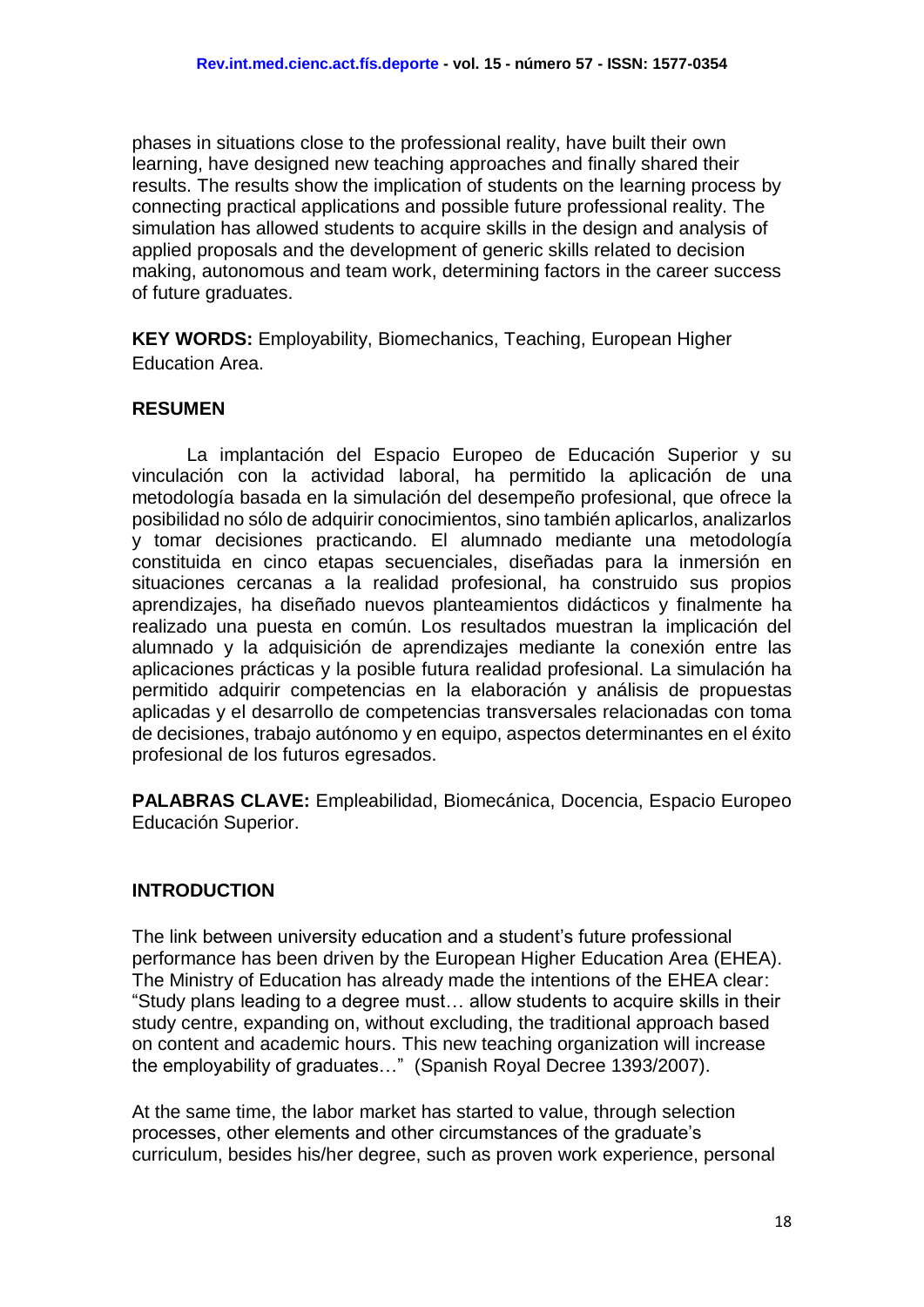and social skills that can be demonstrated or the use of other resources, such as the use of technologies, decision making or language (Valero-Osuna, 2013). Besides this, the structure of the possible labor activity has changed, so that stability has made way to mobility and specialty to flexibility. An example of the new labor situation is the continued appearance of new sports in physical activity and health centers, or the new professional figure of the physical rehabilitation therapist in professional football teams (Campos and Lalín, 2012) which require the graduate to apply their knowledge based on the analysis of movement and decision making, adaptability, motivation and the ability to express their knowledge. Because of this, the bases that control movement from the different scientific perspectives should be interdisciplinarily integrated in the different subjects (Gregor, 2008).

This cross-curricular integration will offer graduate students more possibilities to face new situations, because throughout the development of their professional career it is likely that they will change occupations several times, so they should be prepared for these changes, adapting to the different labor realities which study plans cannot immediately adapt to (Echeverría, 2008; Van der Hofstadt and Gómez, 2006).

Faced with the new regulatory context of the EHEA, the new demand of the professional market and the above considerations, university professors should reflect on the following question: is the training received by students sufficient in order to carry out the roles demanded by the labor market? Universities, as trainers of future professionals, adapt to this necessity, responding with educational measures that qualify future employees, allowing them to gain both the knowledge and labor skills required so that future graduates are more successful in employment.

Practical preparation and the link with the professional world is an imperative objective which is embodied, not only in the new study plans, but also in the actual teaching guides of subjects. The connection between the training received by students and the development of professional skills has narrowed with the EHEA, allowing students to have a clear idea of how useful the knowledge acquired will be in professional activity, while they are still training. (Álvarez, González and López, 2009).

In the university field, teaching methods have evolved alongside the improvement experienced by the new technologies in teaching. The progressive increase in the use of virtual teaching and learning environments in university education has led to a wide range of possibilities for didactic processes using technologies, favoring the acquisition of subject content, as well as generic skills related to social skills, autonomous work, decision making and research (Arias, Haro, Romerosa and Navarro-Paule, 2010; Imbernón, Silva and Gúzman, 2011; Uceda and Senén, 2010).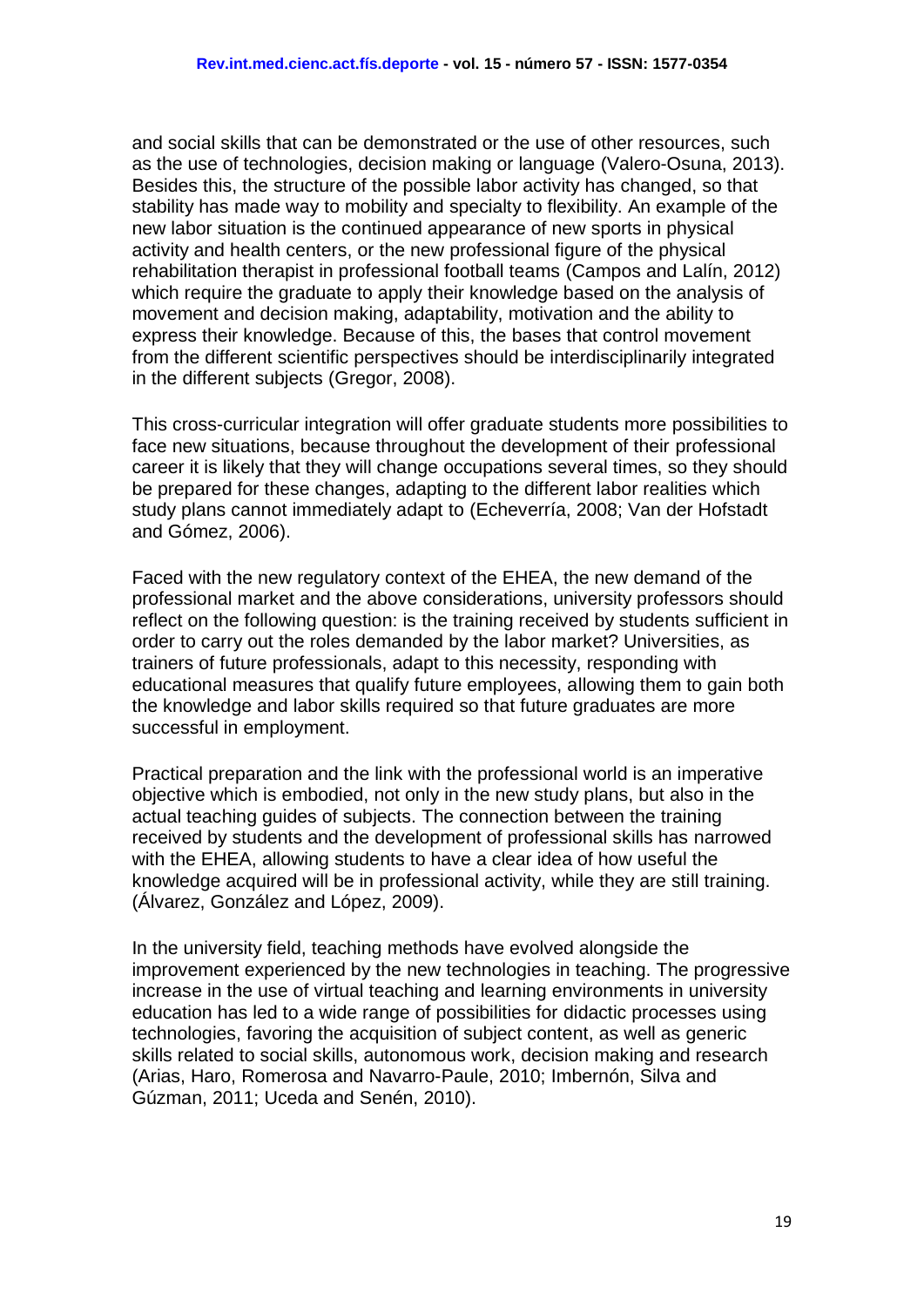At the time of their creation, virtual platforms were used as a mere course administration resource, subsequently evolving towards a higher interaction between professors and students and amongst students themselves (Salinas, 2009). Virtual environments, such as the one presented in this study, should mainly be used for building knowledge from the information given by teaching staff, in which the student aims to form new applied solutions, from the professional performance activities material for graduates in teaching courses specialized in Physical Education. The information presented, the knowledge acquired and the documentary sources consulted by the student, make up the so-called Personal Knowledge Networks (Salinas, 2009).

With regard to the application methods of simulation in the teaching and learning process, there are different methods documented in the literature regarding the use and implementation of simulators in teaching and learning processes. Due to the nature of simulation, three different models can be distinguished (Arias-Aranda, et al., 2010): (1) Simulation through games and adventure for intuitive knowledge development (Leemkuil and De Jong, 2004), (2) Simulation through expression of knowledge and experimentation models (Jackson, Stratford, Krajcik and Soloway, 1996; Van Joolingen, de Jong, Lazonder, Savelsbergh, and Manlove, 2005) and (3) Cooperative learning through simulation and construction of new tasks (Gijlers, 2005).

All of these models are based on the use of computers as a means to obtain, evaluate, store, produce, present and exchange information and communicate and participate in cooperation networks in the teaching and learning process through the Internet. Although the advantages of these technologies are widely known, the use of simulators in teaching is not without limitations. While technological development and internships have allowed for the increase in precision and realism, there are still differences, especially emotional ones, between simulation and reality, as there is less risk of making mistakes, which could lead to making more risky decisions than would be made in reality (Arias et al., 2010).

The objective of this study is to analyze a simulation methodology aimed at students from the subjects of Didactics of Team Sports and Mechanical Bases of Physical Education, in which the basic sports biomechanics knowledge, given during lectures, is interdisciplinarily integrated with the sequential simulation offered in the Didactics of Team Sports classes. The aim is to improve the connection between the university education received by students and their future professional performance.

## **METHOD**

Participants were made up of 197 students, belonging to the Physical Education Teaching Course of the Faculty of Education Sciences of the University of Granada. These students have taken the subjects of Mechanical Bases of Physical Activity and Didactics of Team Sports in one of the three academic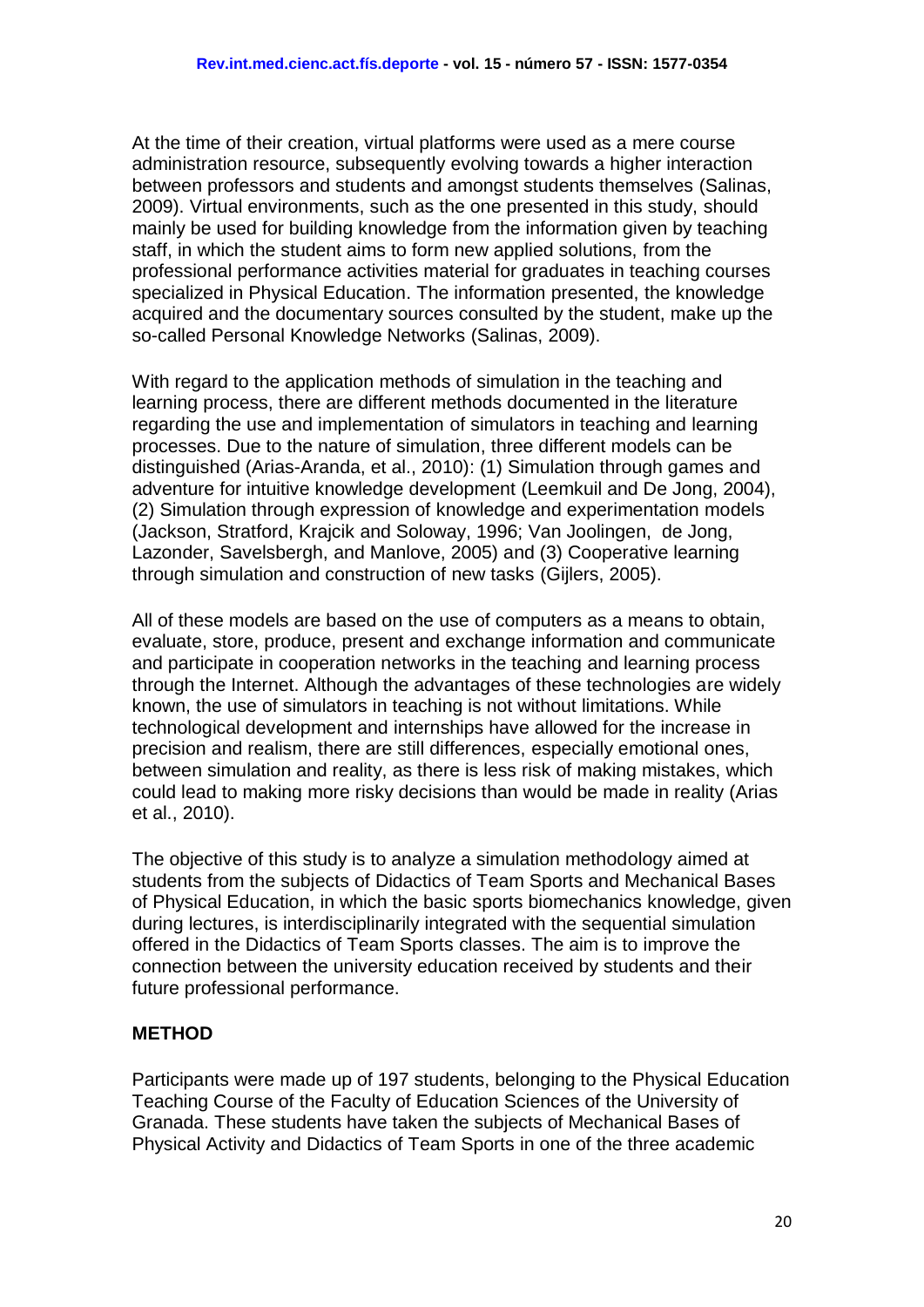years in which this methodology was applied. The students signed their informed consent following the guidelines of the University's Ethics Committee.

The development of the intragroup design of this teaching innovation methodology has been carried out through the Mechanical Bases of Physical Activity participative theory classes taken in the first semester. Using the knowledge acquired, 12 applied sessions were developed in the second semester, in five sequential phases, which favored the immersion in the professional reality simulation in the Didactics of Team Sports classes. The Web Platform for Teaching Support (SWAD) was the telematics platform established in the University of Granada allowing for dynamic information management.

This IT support, which is made up of video recordings, is based on simulation, promoting a practical training with effective feedback between knowledge and know-how that we think, as does Echeverría (2008), could be the key to a truly vocational training. Simulation allows us to observe a student's behavior in situations close to reality, where decision making and the variability of applications substantially improves learning of the Mechanical Bases of Physical Activity subject content, which is applied in the subject Didactics of Team Sports. Below, we will detail the phases according to the instructional design and the organization of individual and team tasks which complete the learning process:

#### **First phase: Theory, documentation and analysis (first week, two sessions)**

In this first phase we set out the theoretical foundations which support the design of the tasks and the decision making process. The students researched with the provided bibliography, answering a series of questions making up the self-evaluation of the student and showing them their level of acquisition of knowledge, based on qualitative biomechanics (Hamill, 2007; Knudson, 2007). The evaluation was based on the Biomechanics Concept Inventory (BCI), (Knudson et al., 2003), through 24 multiple choice questions regarding general sports biomechanics content.

During this phase each student designed an observation and record sheet in order to analyze the mechanical factors in the following teaching phases.

#### **Second phase: practical: Applied analysis, concrete problems. (second week, two sessions)**

During this phase students carried out movement analysis case studies and calculus problems applied to sports teaching, encouraging them to describe, examine, evaluate and show examples of their knowledge, through video recordings of their teaching activity in Didactics of Team Sports in schools.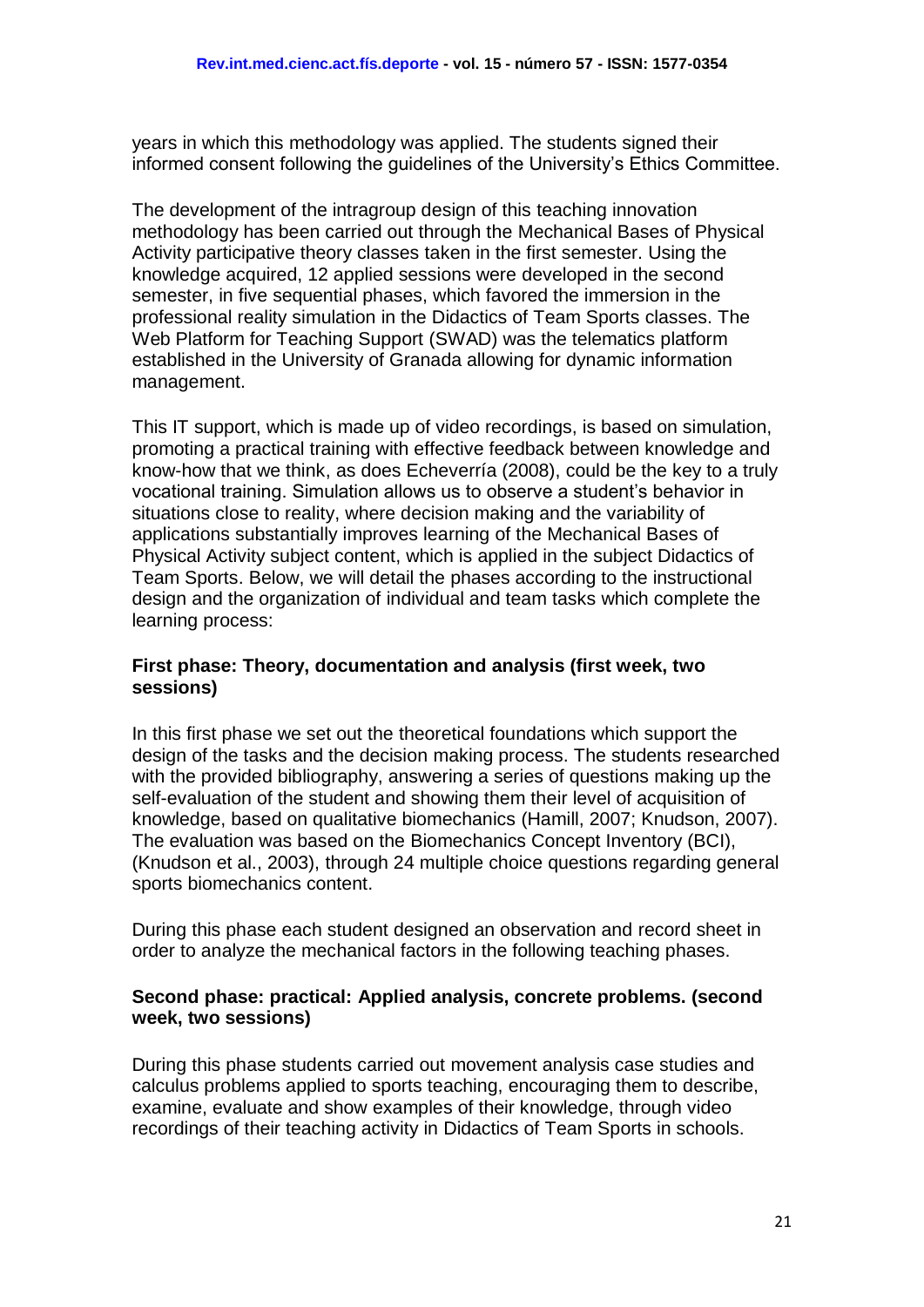Analyses were carried out from a static, cinematic, dynamic and energy movement point of view.

Simulation was carried out through the analysis of sports initiation games and the development of intuitive knowledge, (Leemkuil y De Jong, 2004). Students sent the results of their task analyses on line, through the telematics platform SWAD, so they could be evaluated by the teaching staff.

#### **Third phase: Discover and detail practical cases provided by the professor (third week, three sessions)**

A guided discovery of practical cases with a high analysis complexity, based on exercises developed in class and didactic progressions based on mechanical factors and others related to the complexity of the task such as number of participants, rules and material.

The simulation was based on the evaluation of teaching tasks and their more complex variants with regard to the previous phase. The difficulty to detect the differences in biomechanical factors was increased, with contradictions between the mechanical, performance and risk factors in the tasks. Besides, a higher precision with regard to the expression of knowledge was required. Students evaluated their activities in pairs through reciprocal teaching.

#### **Fourth phase: Design, build and elaborate didactic approaches (fourth week, three sessions).**

Using the knowledge acquired in the previous phases, students were able to propose new exercises, design variants and plan physical activity sessions using mechanical principles applied to physical activity and sport, so that the concepts were understood and used in their future professional development.

This phase was based on collaborative learning through simulation in specific educational contexts (Gijlers, 2005), the choice of a team sport and the application of certain content to a specific group. Students designed and selected the tasks appropriate to the progression characteristics and motor skills of trainees. Students were grouped according to the chosen sport, creating an on-line forum or discussion group. The groups of students sent their proposals to the platform and, after the supervision of the teaching staff, they gave an oral presentation in the third session with the results of the simulation, evaluating the mechanical factors of the tasks and proposing possible variants.

#### **Fifth phase. Proposal discussion (Fifth week, two sessions).**

Students and teaching staff shared the results of the experience, debating the possible variants of the physical activity depending on the characteristics of the participating sample. In this final phase a questionnaire regarding the experience was also completed using the Likert scale of 1 to 5, in order to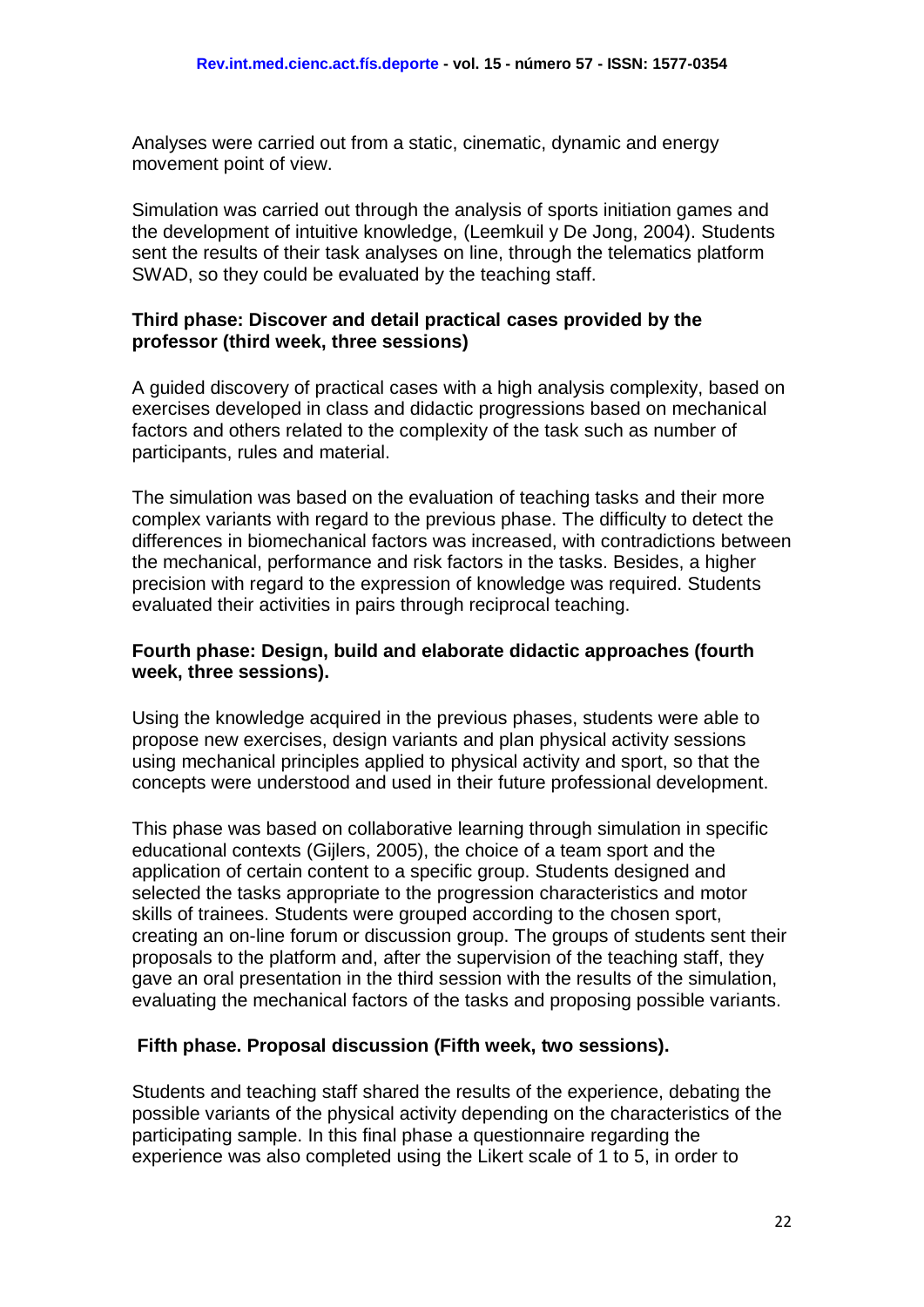analyze the learning process, the acquisition of skills and its link with the possible future professional performance.

Teaching staff then evaluated the experience along with the objectives and competences detailed for each phase. The time and effort required by the students in each phase was then analyzed in the EHEA context, considering class hours and time for autonomous and team work. At the start of each phase a questionnaire was filled out with open questions regarding positive and negative aspects of the previous phase, in order to complete the teaching staff's evaluation of each phase and adjust the teaching content of Didactics of Group Sports.

# **RESULTS**

The results obtained are related to the methodology evaluation questionnaire filled out by students after completing the simulation process (Table 1). These results show some very high scores in the evaluation of the connection between the practical applications developed and the possible future professional reality, in the contribution of the project to the promotion of autonomous work and in the student's level of satisfaction with the use of professional reality simulation. Lower scores were recorded in the comprehension of biomechanical knowledge from the Mechanical Bases of Physical Activity classes given prior to the application of this teaching innovation experience. The time needed for the project, counting both on and off campus activity, was the aspect most poorly evaluated by students, as it has demanded more dedication and engagement in the creation of their own learning.

Table 1 shows the results obtained in the different aspects considered in the teaching and learning experience evaluation questionnaire, completed in the fifth phase of this teaching innovation study.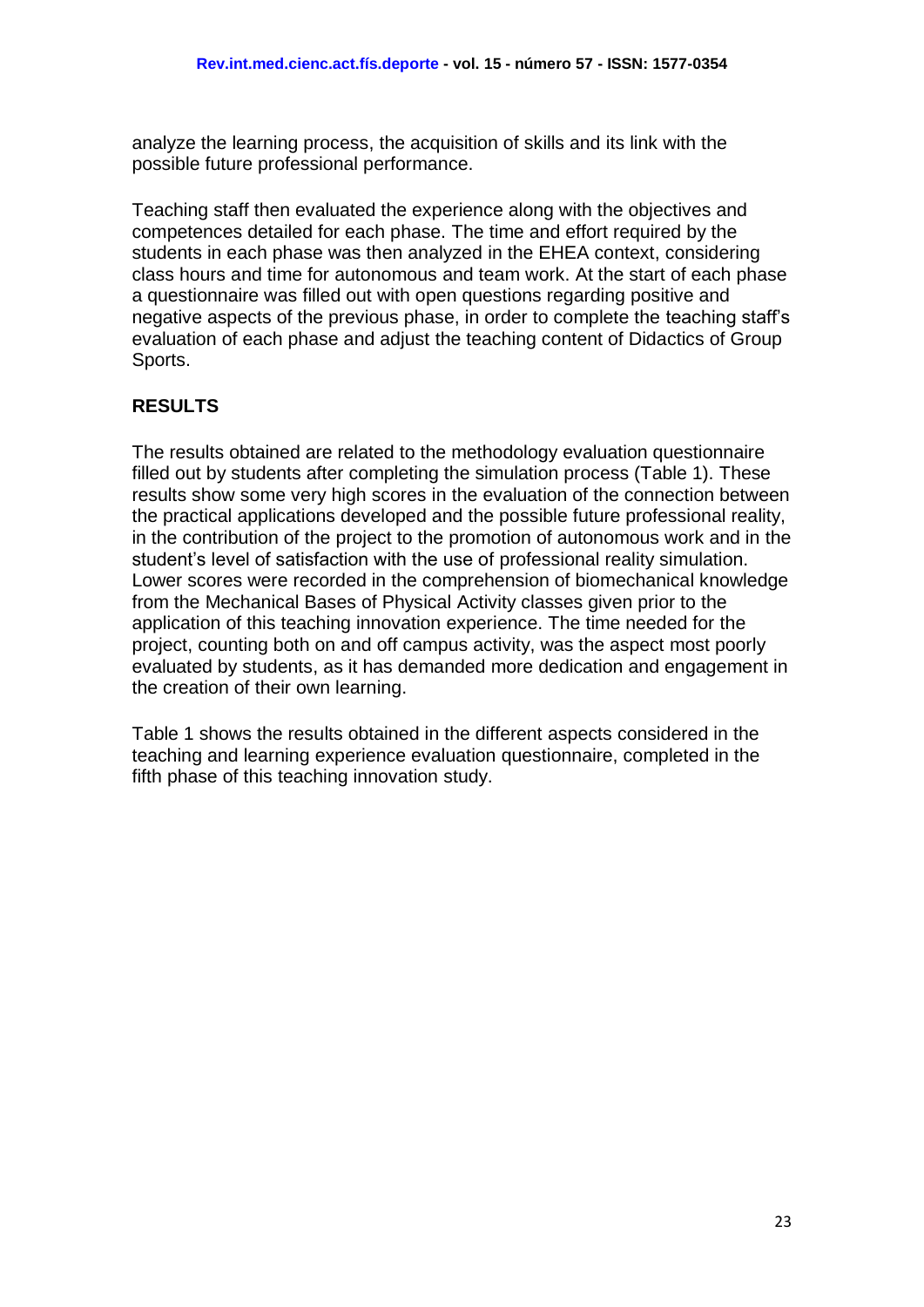| Scale, to be scored from 0 to 5 points                                                                                         | Average | Standard<br>deviation |
|--------------------------------------------------------------------------------------------------------------------------------|---------|-----------------------|
| of<br>Evaluation<br>the<br>connection<br>between<br>the<br>biomechanical knowledge taught and the application<br>classes given | 4,21    | 0,44                  |
| Evaluation of the connection between the practical<br>applications developed and the future professional<br>reality            | 4,66    | 0,37                  |
| Comprehension<br>biomechanical<br><b>of</b><br>knowledge<br>through the Mechanical Bases of Physical Activity<br>classes       | 3,30    | 0,82                  |
| Comprehension of biomechanical knowledge in the<br>practical applications developed                                            | 4,36    | 0,32                  |
| Student's level of satisfaction with the use of<br>professional reality simulation                                             | 4,58    | 0,51                  |
| Student's level of satisfaction with the project's<br>organization and content                                                 | 4,25    | 0,78                  |
| Student's level of satisfaction with the learning<br>outcomes                                                                  | 4,10    | 0,37                  |
| Time needed for the project                                                                                                    | 2,8     | 0,94                  |
| Contribution of the project to the promotion of team<br>work                                                                   | 3,81    | 0,18                  |
| Contribution of the project to the promotion of<br>decision making                                                             | 4,23    | 0,25                  |
| Contribution of the project to the promotion of<br>autonomous work                                                             | 4,56    | 0,24                  |
| Capacity of the methods used to motivate students in<br>class                                                                  | 4,14    | 0,69                  |
| Promotion of scientifically documented critique                                                                                | 4,35    | 0,32                  |
| The grade obtained is consistent with the knowledge<br>of the students                                                         | 3,71    | 0,96                  |
| Global level of student satisfaction with the use and<br>operation of the simulator                                            | 4,23    | 0,46                  |

**Table I**.- Results of the different aspects evaluated by students using the Likert scale from 1 to 5.

# **DISCUSSION**

The global analysis of data allows us to establish excellent results regarding the motivation of students towards the application of the Mechanical Bases of Physical Activity in the Didactics of Team Sports subject. It has shown the satisfaction of students in the evaluation of the connection between the practical applications developed and the possible future reality (4,66). This aspect confirms the results obtained by Arias et al., (2010), and it shows us that the simulation and autonomous work of the student have achieved, with a high score, the objective proposed in this teaching innovation experience. This was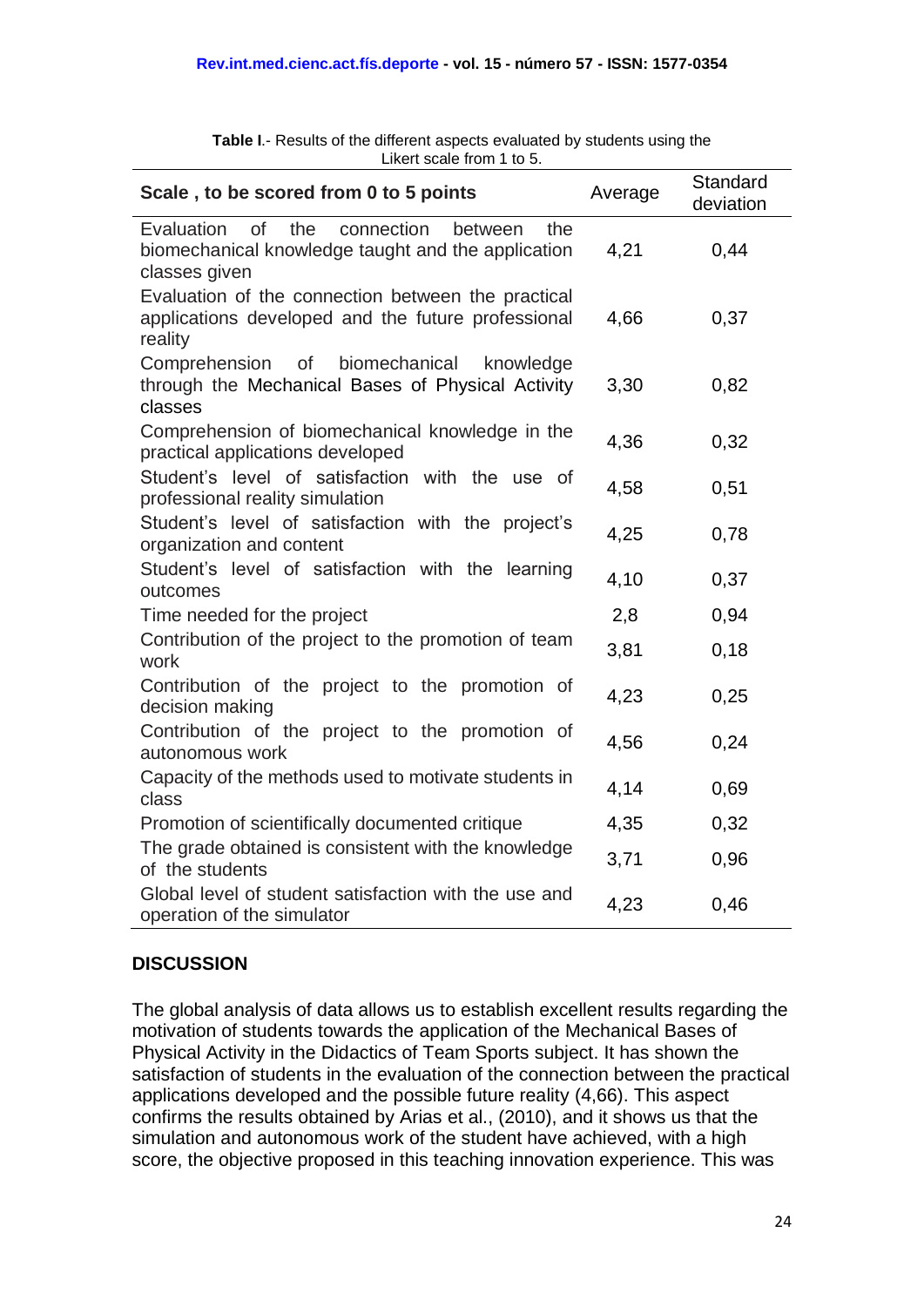based on the acquisition of professional skills related to movement analysis from a biomechanical point of view, in this case applied to the teaching of team sports.

This achievement is consistent with the aspects that have received a high score, in particular the student's level of satisfaction with the use of professional reality (4,58). It has been demonstrated that the application of the presented didactic resource is ideal in the university context of the EHEA, in which the student starts to carry out the role which society may demand in the future in the actual subject and with autonomous work (4,56). Therefore, the student's level of preparation to face the transition process from University to employment is improved with the implementation of the simulation phases in the subjects.

Corroborating the findings of Echeverría (2008), future expectations and above all those that are related to professional development are an important motivation element for students, as is reflected in the global level of satisfaction of students with the use and operation of this teaching innovation experience. The fact that several students go to university without a clear idea in mind, and without knowing what objectives they wish to achieve, means that their implication in the learning and teaching process deteriorates, which is minimized with the methodology presented. However, in Physical Education Teaching Courses, the dropout rate is already quite low due to the teaching vocation of students and the affinity between the teaching activities with the actual nature of the young students.

Moreover, amongst the aspects receiving a lower evaluation is the comprehension of biomechanical knowledge through the Mechanical Bases classes (3,30). This result has led us to emphasize the need to make theory and practical content more similar to professional realities so that students can contrast the use of their knowledge, as the explanation of content seems insufficient in order for students to acquire and comprehend the applied knowledge. Traditionally this aspect has not been considered, as also stated by Hamill (2007) and Gregor (2008). The comprehension of biomechanical knowledge in the practical applications developed has increased considerably (4,36) with regard to the participative theory classes, improving the acquisition of skills in autonomous work and decision making which derive from the high scores obtained in these questions. As a result, we have confirmed the need to adapt theory content to new technologies, if possible under the limitations, which can also be used as a means of communication amongst students, professors and the actual content of subjects.

The aspect with the lowest score was the time dedicated by students in the development of this process (2,8). The time needed for studying, comprehending concepts, questionnaires, decision making, tutorials, group meetings and practical applications was more than initially expected, requiring more implication by the student in the subject. This should be considered as a limitation in the application of this methodology, as the high number of subjects and their dispersed schedule prevents students from decisively committing to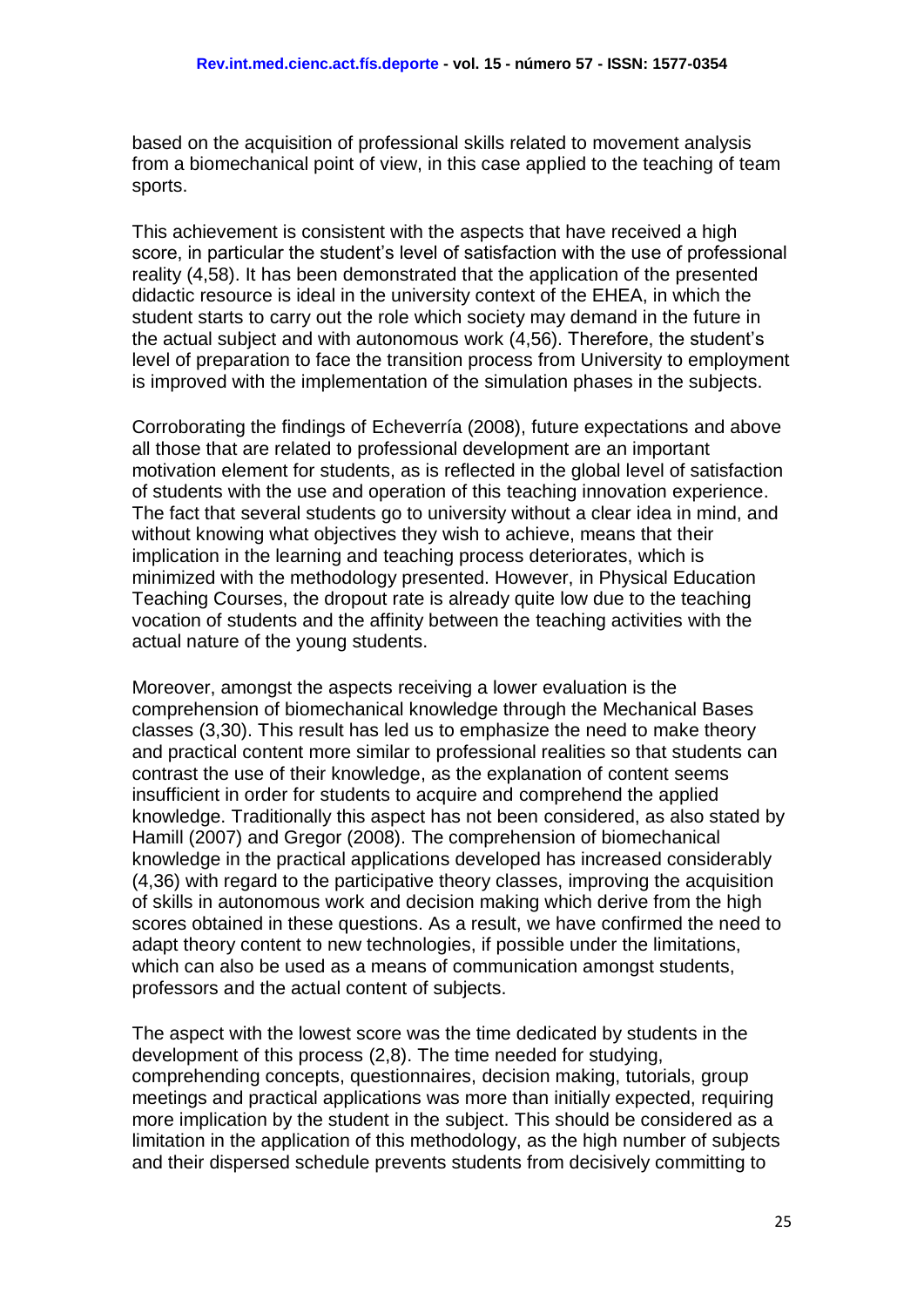teaching innovations that require a temporary additional effort for just one subject.

The implementation of this teaching innovation experience has contributed to a new line of collaboration between subjects. Without a doubt this has been of great benefit for students, as they have been able to apply, analyze and debate their knowledge in situations similar to their future professional activity. However, we must bear in mind that it has required considerable effort by teaching staff, not only with regard to the implementation of new planning and coordination methodologies between different subjects, but also in teaching theory and practical groups with excessively high numbers of students. The introduction of the EHEA was supposed to be an opportunity to increase teaching resources, but the current economic situation has implied a drop in the quality of our university education, and the student/professor ratio is increasing more and more and personalized attention towards students is decreasing. This aspect constitutes the principal limitation in the implementation of new teaching methodologies which imply activities with more autonomous work for students and more tutoring time for teaching staff. However, according to Garceau, Ebben and Knudson (2012), the creation of virtual teaching communication networks could in part minimize this limitation.

The use of this teaching experience also has the limitation proposed by Arias et., (2010), in which, although the development of virtual platforms, on line communication and internships have allowed for the increase in realism, there are big differences, especially emotional ones and other contextual aspects, between simulation and professional reality. These differences mark the ecological validity of the simulation. The activity proposed in this simulation, besides encouraging the comprehension of the subject's theory content, offers a possible solution to professional performance simulation, as the current overcrowding of universities prevents the development of internships for all students and academic practicum also have limitations regarding tutoring, follow-up and supervision in the organizations or firms.

In future investigations the use of platforms could be implemented with the integrated participation of other subjects in order to offer students a global sports movement analysis, from several mechanical, physiological and behavioral perspectives. This way we could ease the difficulty suffered by students with regard to the temporary limitations in the study and comprehension of the theory basis of physical activity analysis.

## **REFERENCES**

Álvarez Pérez, P.R., González Afonso, M. y López Aguilar, D. (2009). De la formación universitaria a la ocupación: la clave de las Competencias para el desarrollo profesional. *V Congreso Internacional de Formación para el trabajo*. Granada 25-26 Junio 2009.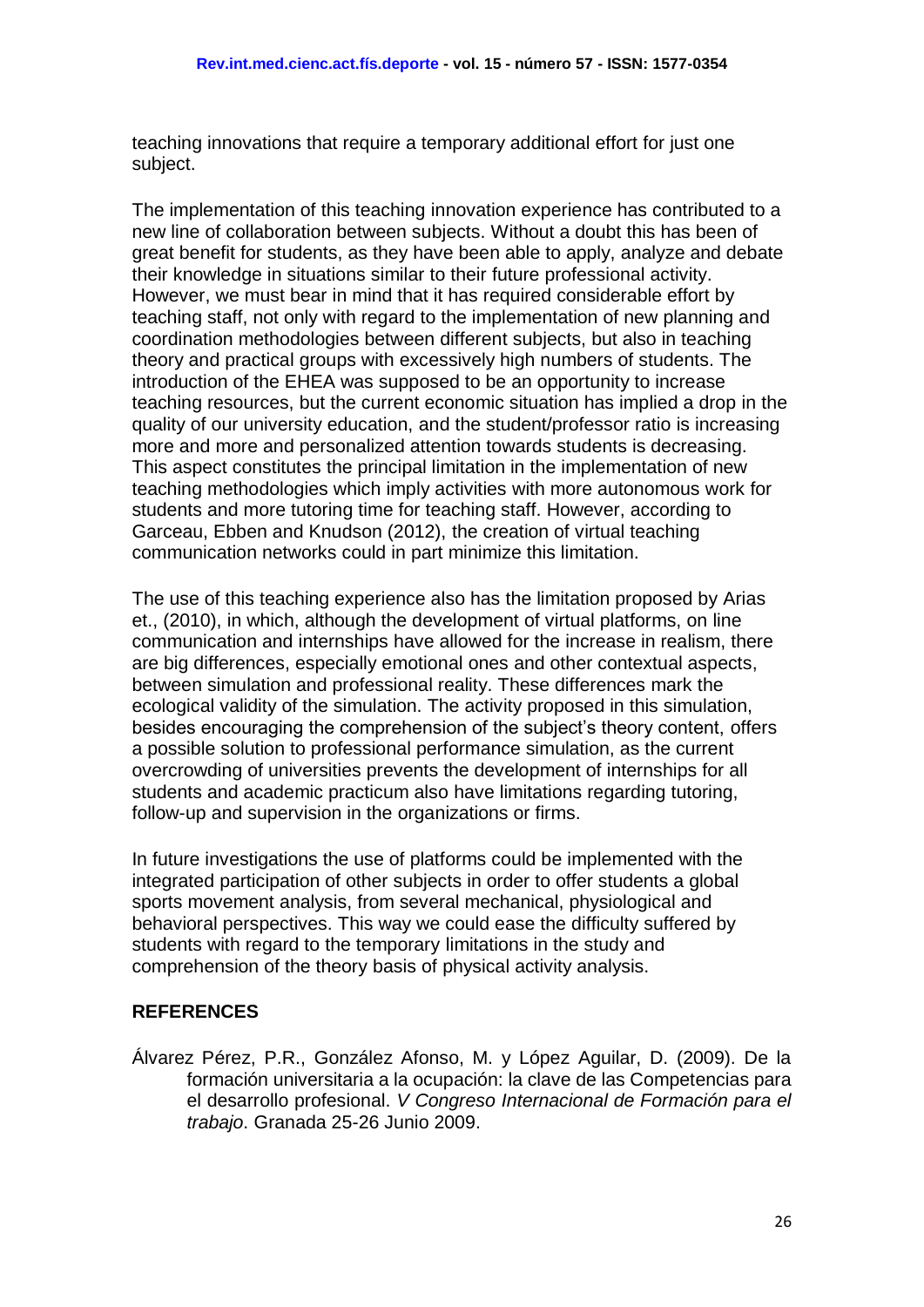Arias, D., Haro, C., Romerosa, M. y Navarro-Paule, A. (2010). Un enfoque innovador del proceso de enseñanza-aprendizaje en la dirección de empresas: el uso de simuladores en el ámbito universitario*. Revista de Educación*, *353*, 333-334.

Campos, A. y Lalín, C. (2012). El licenciado en ciencias de la actividad física y del deporte como readaptador físico-deportivo. *Revista Internacional de Medicina y Ciencias de la Actividad Física y el Deporte, 12* (45), 93-109.

Echeverría, B. (2008). *Orientación Profesional*. Barcelona: UOC.

- Garceau, L.R., Ebben, W.P. y Knudson, D.V. (2012). Teaching practices of the undergraduate introductory biomechanics faculty: a North American survey. Sports Biomechanics, 11 (4), 542-558. <http://dx.doi.org/10.1080/14763141.2012.725764>
- Gijlers, H. (2005). Confrontation and co-construction; exploring and supporting collaborative scientific discovery learning with computer simulations.University of Twente, Enschede.
- Gregor, R.J. (2008). Interdisciplinary Vertical Integration: The Future of Biomechanics. Quest, 60, 31-44. <http://dx.doi.org/10.1080/00336297.2008.10483567>
- Hamill, J. (2007). Biomechanics curriculum: its content and relevance to movement sciences. Quest, 59, 25-33. <http://dx.doi.org/10.1080/00336297.2007.10483533>
- Imbernón, F., Silva, P. y Guzmán, C. (2011). Competencias en los procesos de ense-anza-aprendizaje vitual y semipresencial. Comunicar, 36, 107-114. <http://dx.doi.org/10.3916/C36-2011-03-01>
- Jackson, S., Stratford, S., Krajcik, J. y Soloway, E. (1996). Making dynamic modeling accessible to pre-college science students. Interactive Learning Environments, 4, 233-257. <http://dx.doi.org/10.1080/1049482940040305>
- Knudson, D., Noffal, G., Bauer. J., McGinnis, P., Bird, M., Chow, J., Bahamonde, R., Blackwell, J., Strohmeyer, S. y Abendroth‐Smith, J. (2003). Development and evaluation of a biomechanics concept inventory, Sports Biomechanics, 2 (2), 267-277. <http://dx.doi.org/10.1080/14763140308522823>
- Knudson, D. (2007).Qualitative biomechanical principles for application in coaching, Sports Biomechanics, 6 (1), 109-118. <http://dx.doi.org/10.1080/14763140601062567>
- Leemkuil, H. y De Jong, T. (2004). Games and gaming. In P. A. Kirschner (Ed.), Ict in het onderwijs: The next generation Vol. OnderwijkundigLexicon III; 43-59. Alphen an de Rijn: Kluwer.
- Real Decreto 1393/2007, de 29 de octubre, por el que se establece la ordenación de las enseñanzas universitarias oficiales. BOE 30 Octubre 2007.
- Salinas, J. (2009). Hacia nuevas formas metodológicas en e-learning. Formación XXI. Revista de Formación y empleo, 12, 13-23.
- Uceda, J. y Senén, B. (2010). UniversiTIC 2010: Evolución de las TIC en el sistema universitario español 2006-10. Madrid: CRUE.